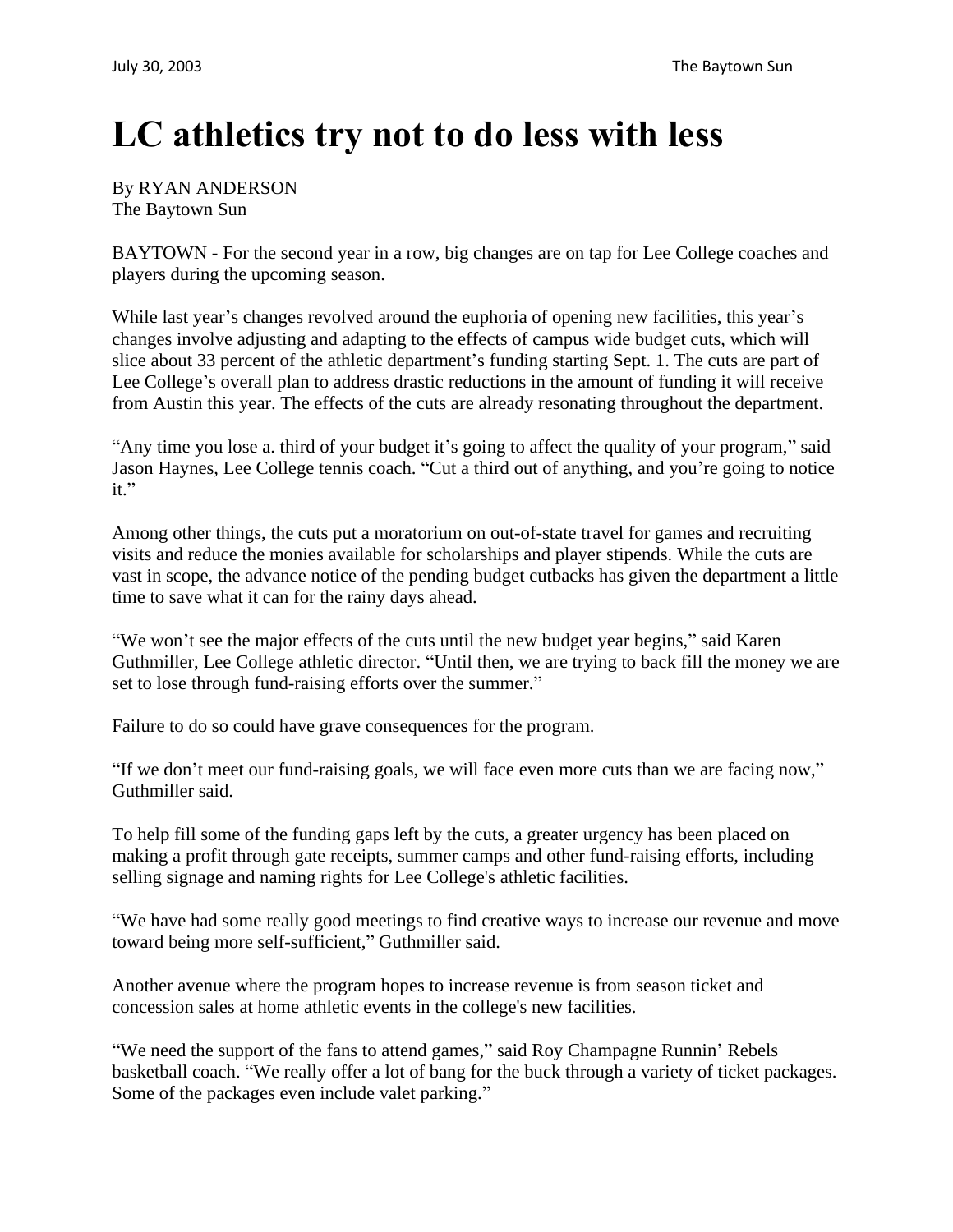As the department and college look for alternative revenue sources, coaches already are changing the way they do business in preparation of the cuts.

In terms of recruiting players, the process is not as face-to-face as it once was as a result of the travel restrictions.

"The cuts on travel limit the opportunity coaches have to evaluate talent in person," Guthmiller said. "As a result, coaches will rely more on videotapes and on campus tryouts to evaluate out of state recruits. We are definitely going to look at every way we can stretch our recruiting dollars."

Teams also are looking at a reduction in the time they have to sign players.

"I couldn't sign anyone until February," said Tracie Johnson, Lady Rebels volleyball coach. "Usually, I start my recruiting in November and am finished by January. This year I am still trying to fill my roster."

The later recruiting start also affected which players signed with the Lady Rebels.

"I lost a couple of good recruits as a result of the delay," Johnson said. "They kept wondering why I wasn't offering them a scholarship yet and finally they got tired of waiting and signed with another school."

Recruiting efforts for the Rebels tennis team, known for its mix of international and homegrown talent, also have been grounded by the cuts.

"I can't make as many recruiting visits as I used to make," Haynes said. "I am relying more on letters and e-mail to stay in touch with recruiting prospects."

For the Runnin' Rebels basketball team, recruiting under the new guidelines involves connecting with recruits with the help of their friends at AT& T.

"We are using a lot of e-mail and phone calls to stay in touch with out-of-state recruits," Champagne said.

Another challenge facing Lee College coaches as a result of the restriction on travel is a change in where they can play.

Prior to the travel moratorium, Lee College teams traditionally played one or two tournaments out of state each year during the regular season.

According to Guthmiller, the trips out of state serve a dual role for the teams.

"Out of state trips are a great way to attract athletes to our programs," Guthmiller said. "They also serve as a great opportunity to prepare our teams to compete at a higher level and keep a competitive edge over our conference opponents."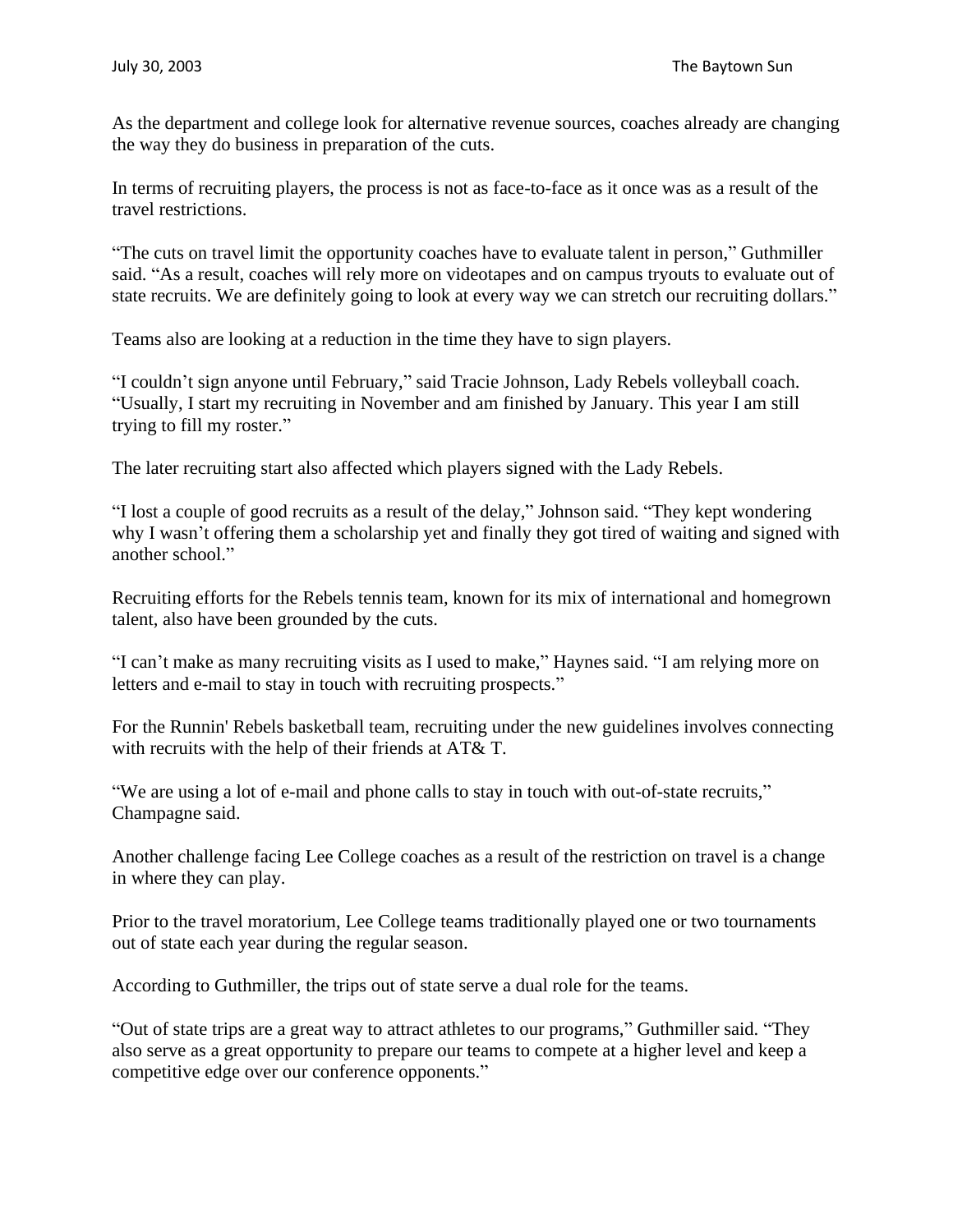As a result of team travel being limited to Texas, Champagne agrees that this year's team will miss out on a valuable experience that past players enjoyed.

"We looked at the tournaments out of state as an educational opportunity for the players. Some of my players had never even left the state, and we were able to take them to tournaments to play against some of the best teams in the nation," Champagne said.

While the conference schedule will not be affected by travel restrictions, the list of potential nonconference opponents is decidedly shorter than it has been in past seasons.

"It is really hard to schedule eight quality games at the same time every other school in Texas is trying to find eight games of their own," Champagne said. "We try to schedule nonconference games that will prepare our players for postseason play. As such, I want to schedule the best teams I can. I don't want to play pushovers. I want to play teams that will challenge us and make us a stronger team."

Last season, the Runnin' Rebels' schedule was ranked as the fifth toughest in the nation and included trips to Missouri, Kansas and Louisiana.

"We won't have that tough of a schedule this year," Champagne said.

Another team feeling the effects of a diminished opponent pool and traveling restrictions is the Lady Rebels volleyball team, which last year traveled to Illinois, Florida and Missouri. "Our schedule is dramatically different this year. We cut 10 to 15 matches from our schedule," Johnson said.

Aside from a drastically shorter schedule, Johnson feels the cut in the number of scheduled matches will have far-reaching implications on the squad's postseason play.

"Besides our conference matches, the out-of-state trips are the most important part of our schedule," Johnson said. "Traveling to tournaments allows us to face tougher competition and prepares us for nationals."

Historically, the Lady Rebels started the season at a tournament in Illinois that helped establish the rankings for the season. Without the warm-up tournaments, Johnson fears her team, ranked no lower than third in the nation the past two seasons, may be in for an uphill climb.

"Our past history will only help us for so long, Johnson said. "If we can't play against the top teams, we will not be ranked as high at nationals."

Teams also use out of state tournaments as a chance to expose players to coaches and scouts from universities from across the country. Without the trips, the scholarship options narrow.

"The exposure and scholarship offers our players receive will be greatly affected by these cuts," Johnson said. "That exposure at tournaments led to university scholarships and a chance for our players to continue their athletic and academic careers."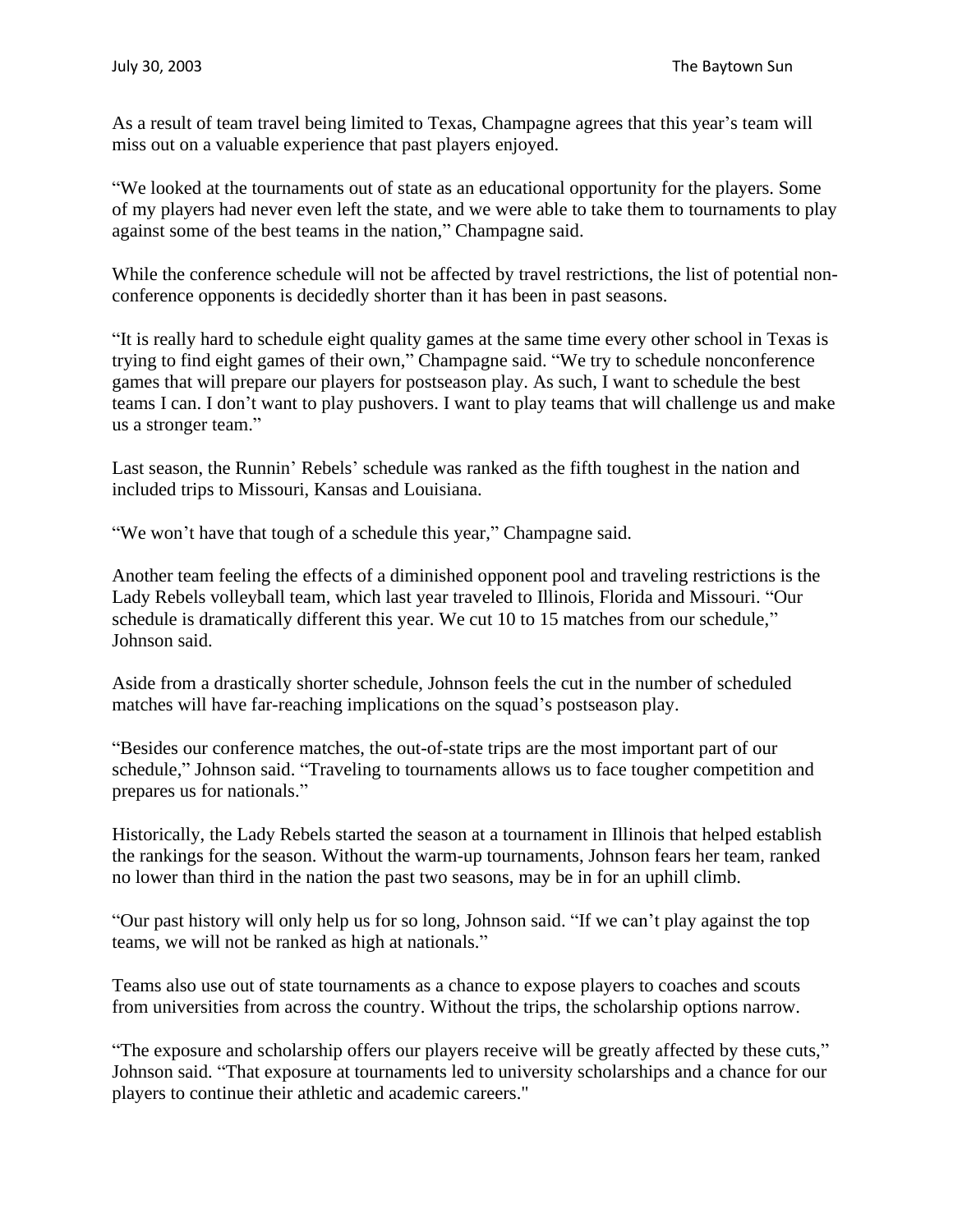While the ban on out of state travel was implemented in an effort to save money, it may fail to accomplish that goal as teams are forced to travel further west and take more flights to get to games,

"Even though we are confined. to the state, we may not be able to save money," Champagne said. "It is just as expensive to travel to West Plains, Mo., as it is to go play in Midland and Big Spring."

The travel limitations have caused coaches to get creative in finding opponents to play. One such technique Lee College is entertaining is the "pay them and they will come" approach to scheduling.

"Since we can't go out of state to play, we are looking at ways to attract more schools to come to us," Guthmiller said. "One of the ideas we are exploring is offering more financial incentives and guarantees for teams that come to play at Lee College."

According to Guthmiller, one incentive being looked at is assisting schools by paying for part of their lodging when they play at Lee College.

Haynes has taken another direction with filling out the tennis team's schedule.

"Since we don't have as many conference opponents, we are adding some more scrimmages against universities, including the University of Texas," Haynes said. "Besides trying to schedule more home matches, we also are looking at cutting expenses when we travel by changing where we stay and what we eat."

While all three Lee College teams have had to adjust their regular season agendas, postseason play may see the biggest change. Teams that qualify for the national tournaments of their sports will be responsible for raising funds to cover the cost of their trips.

Funds for national tournament appearances had previously come from the Lee College President's Office.

Recruiting and scheduling aren't the only areas that are facing big changes this season. Lee College athletic teams must also do more with less money for the athletes. The overall scholarship fund was reduced by \$100,000, and player stipends also were reduced as part of the cost saving measures.

"We have always prided ourselves on offering our students amenities that other schools didn't provide," Champagne said. "With the cuts, we still are offering a quality education, but the individual amenities for the players that set us apart from other schools are not as big as they once were. Now, instead of setting the standard we are pretty much even with what other schools are offering."

Champagne isn't alone in feeling the department is heading in the wrong direction as a result of the budget cuts.